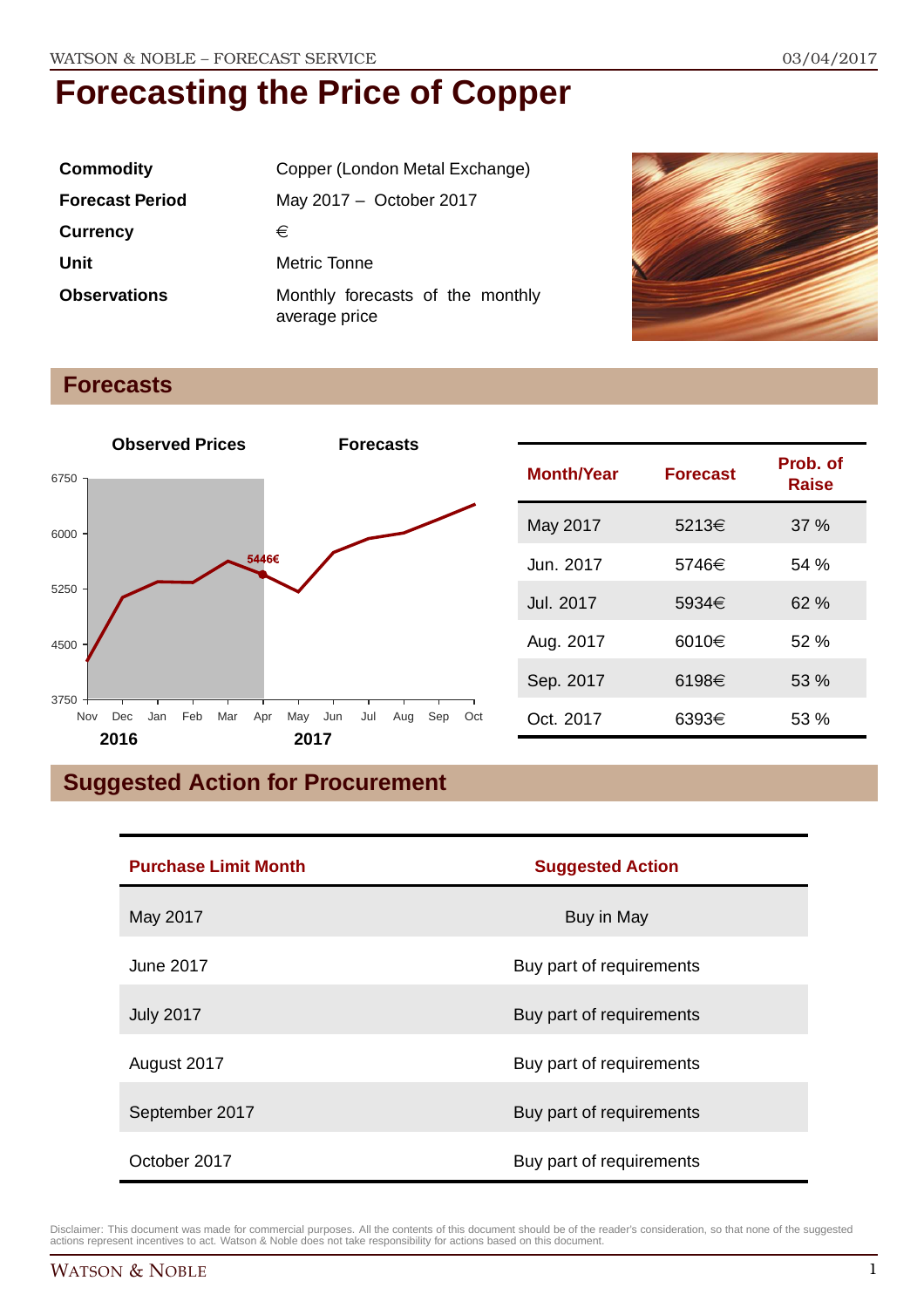### **Impact Analysis: One Month Forecast**



Our algorithm forecasts a lower price of Copper in one month: it is expectable that the price decreases 4.28% from  $5446 \in$  to 5213 $\epsilon$  until the beginning of May.

### **Indices of Factors**



#### **Interpretation**

- Slight decrease of Supply: Positive pressure of the Supply index
- **Decrease of Demand**: Negative pressure of the Demand index
- **Considerably negative pressure of the index of Copper**
- Negative pressure of the index of variables representing the market upstream
- Slightly negative pressure of the index of variables representing the market downstream
- Negative pressure of the financial index
- Negative pressure of other commodities and other factors
- Focus on Germany, South Korea, and Russia



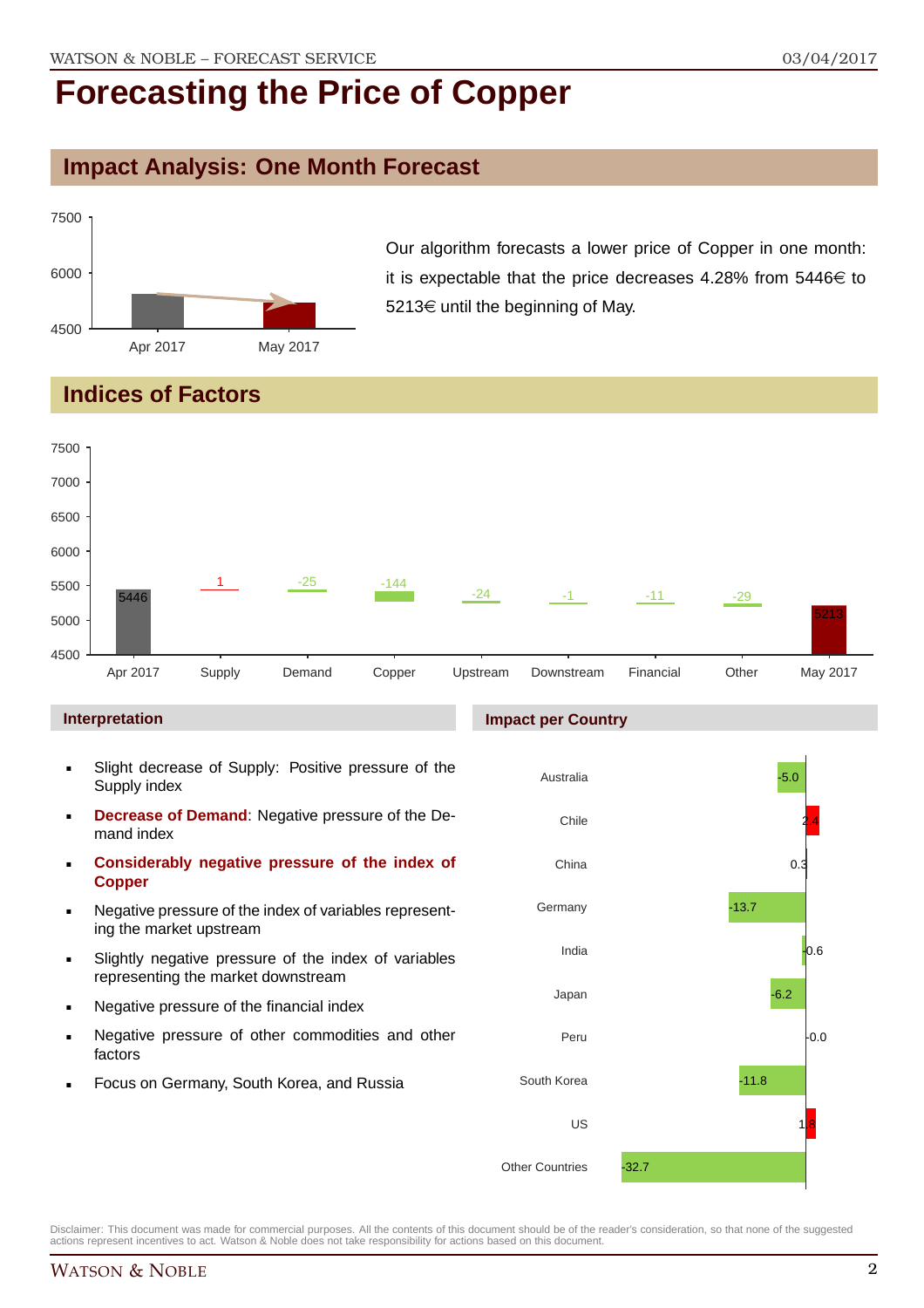#### **Impact Analysis: Two Months Forecast**



Our algorithm forecasts a higher price of Copper in two months: it is expectable that the price increases 5.50% from  $5446 \in$  to  $5746 \in$  until the beginning of June.

### **Indices of Factors**



#### **Interpretation**

- **Decrease of Supply**: Positive pressure of the Supply index
- **Considerable increase of Demand**: Positive pressure of the Demand index
- **Negative pressure of the index of Copper**
- Positive pressure of the index of variables representing the market upstream
- **Positive pressure of the index of variables represent**ing the market downstream
- **Slightly positive pressure of the financial index**
- Slightly negative pressure of other commodities and other factors
- Focus on Finland, US, and Australia

#### **Impact per Country**

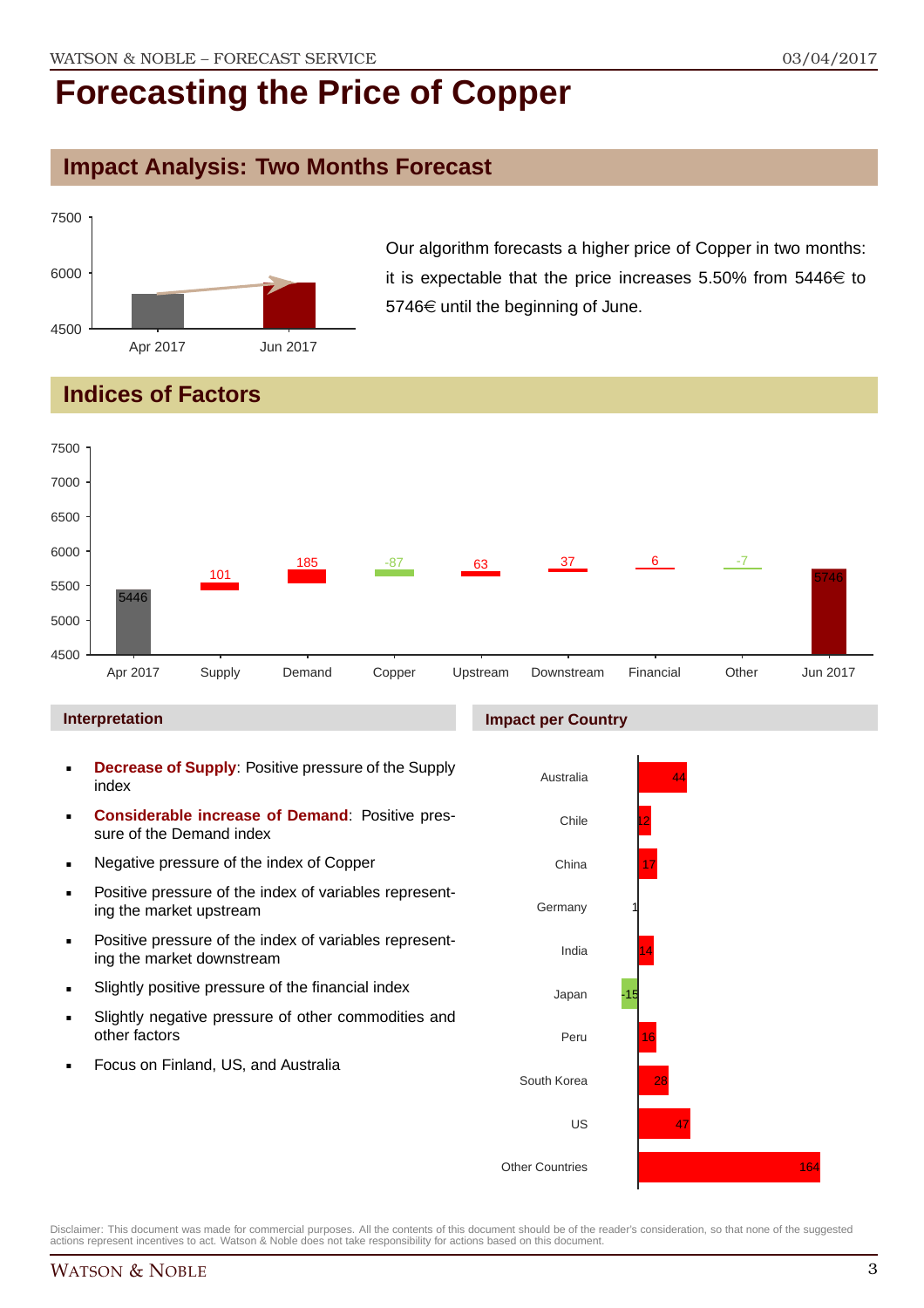### **Impact Analysis: Three Months Forecast**



Our algorithm forecasts a higher price of Copper in three months: it is expectable that the price increases 8.96% from  $5446 \in$  to 5934 $\in$  until the beginning of July.

### **Indices of Factors**



- **Decrease of Supply**: Positive pressure of the Supply index
- **Decrease of Demand**: Negative pressure of the Demand index
- **Considerably positive pressure of the index of Copper**
- Positive pressure of the index of variables representing the market upstream
- Positive pressure of the index of variables representing the market downstream
- Positive pressure of the financial index
- Slightly positive pressure of other commodities and other factors
- Focus on South Korea, Finland, and US

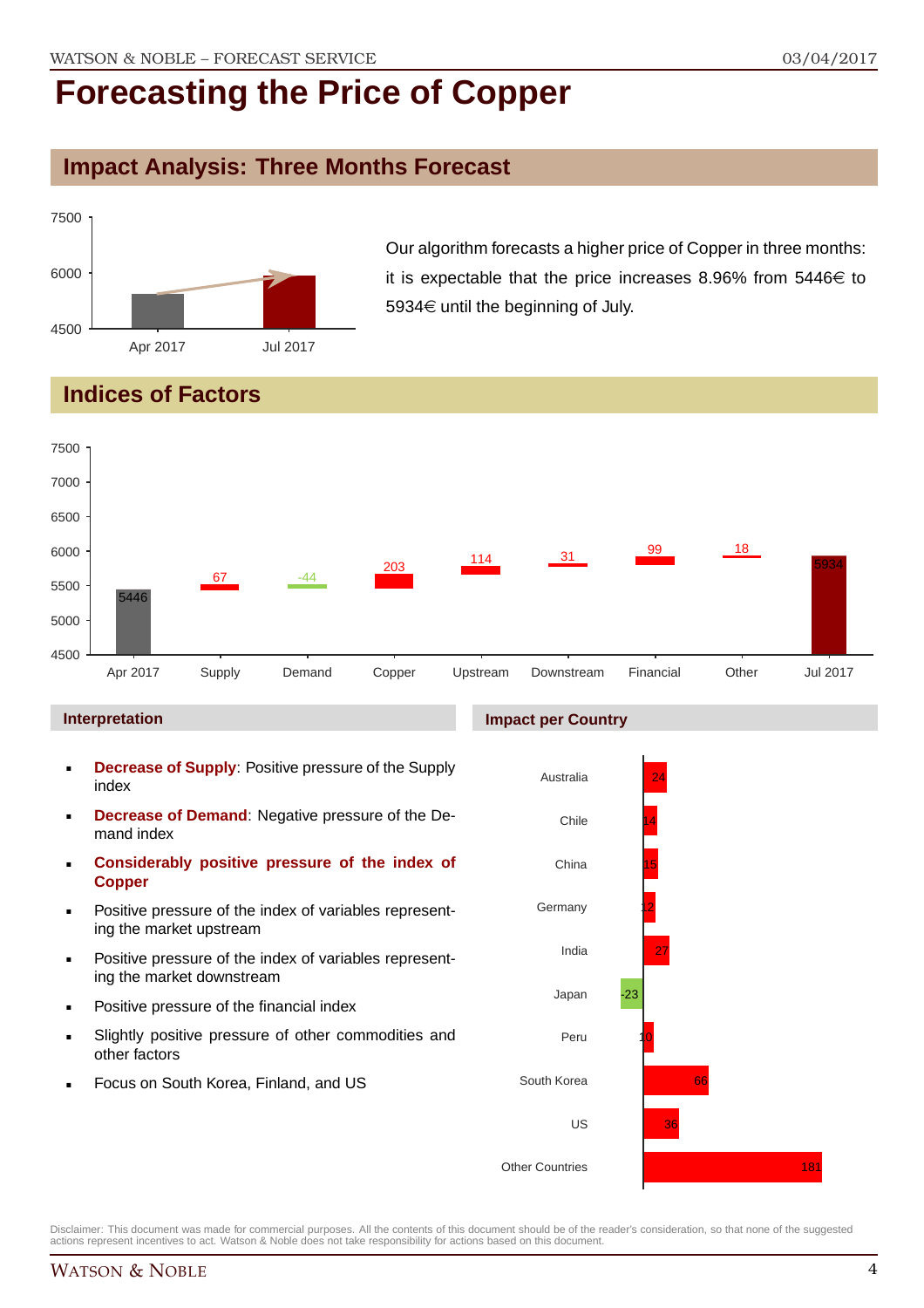### **Impact Analysis: Four Months Forecast**



Our algorithm forecasts a higher price of Copper in four months: it is expectable that the price increases 10.35% from 5446 $\in$  to 6010 $\in$  until the beginning of August.

### **Indices of Factors**



- **Decrease of Supply**: Positive pressure of the Supply index
- **Considerable increase of Demand**: Positive pressure of the Demand index
- **Positive pressure of the index of Copper**
- Positive pressure of the index of variables representing the market upstream
- **Positive pressure of the index of variables represent**ing the market downstream
- **•** Positive pressure of the financial index
- **Positive pressure of other commodities and other fac**tors
- Focus on Finland, US, and India

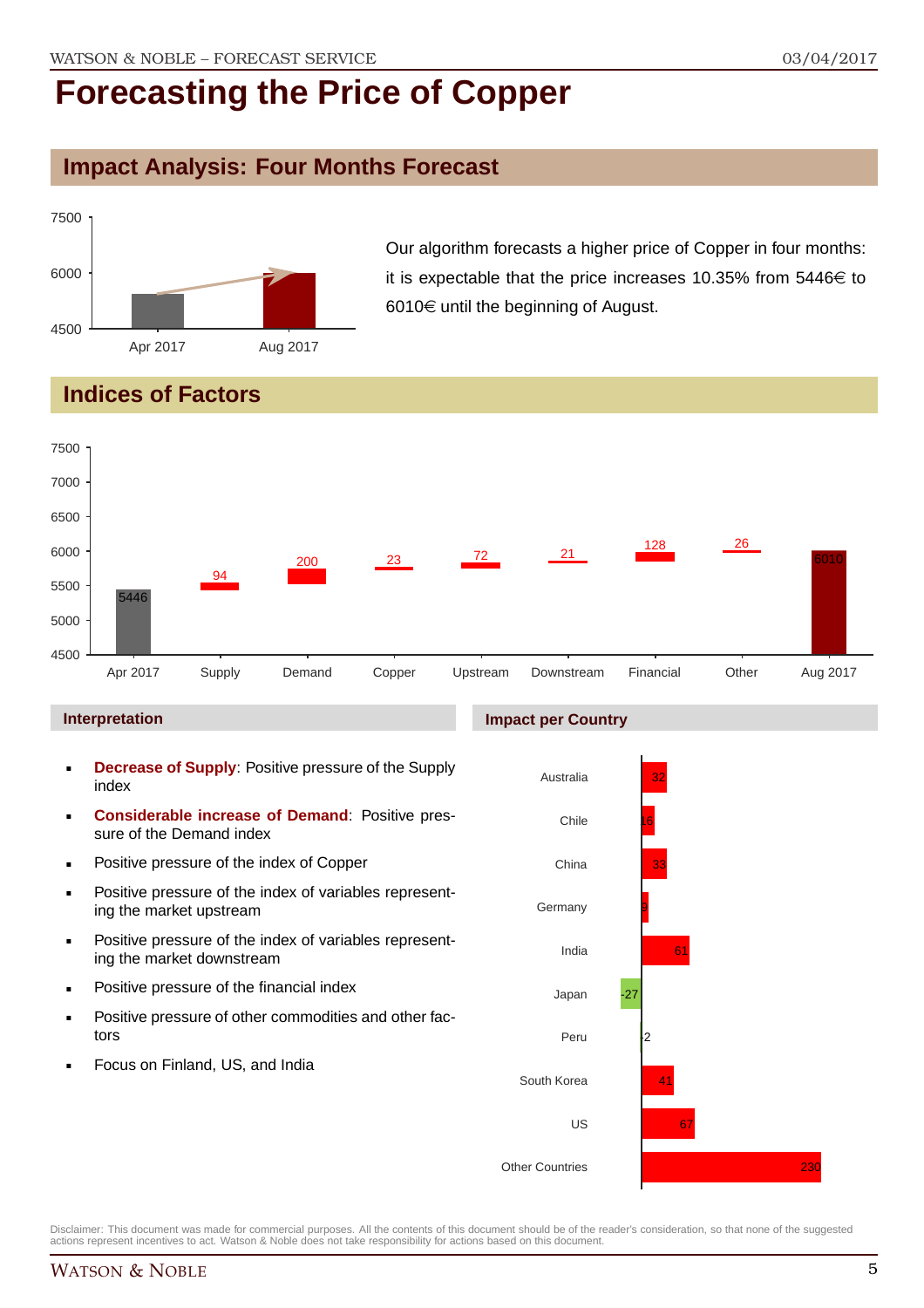#### **Impact Analysis: Five Months Forecast**



Our algorithm forecasts a higher price of Copper in five months: it is expectable that the price increases 13.80% from  $5446 \in$  to 6198 $\in$  until the beginning of September.

### **Indices of Factors**



#### **Interpretation**

- **Decrease of Supply**: Positive pressure of the Supply index
- **Increase of Demand**: Positive pressure of the Demand index
- Negative pressure of the index of Copper
- **Positive pressure of the index of variables represent**ing the market upstream
- Positive pressure of the index of variables representing the market downstream
- **Considerably positive pressure of the financial index**
- Positive pressure of other commodities and other factors
- Focus on US, China, and Finland

#### **Impact per Country**

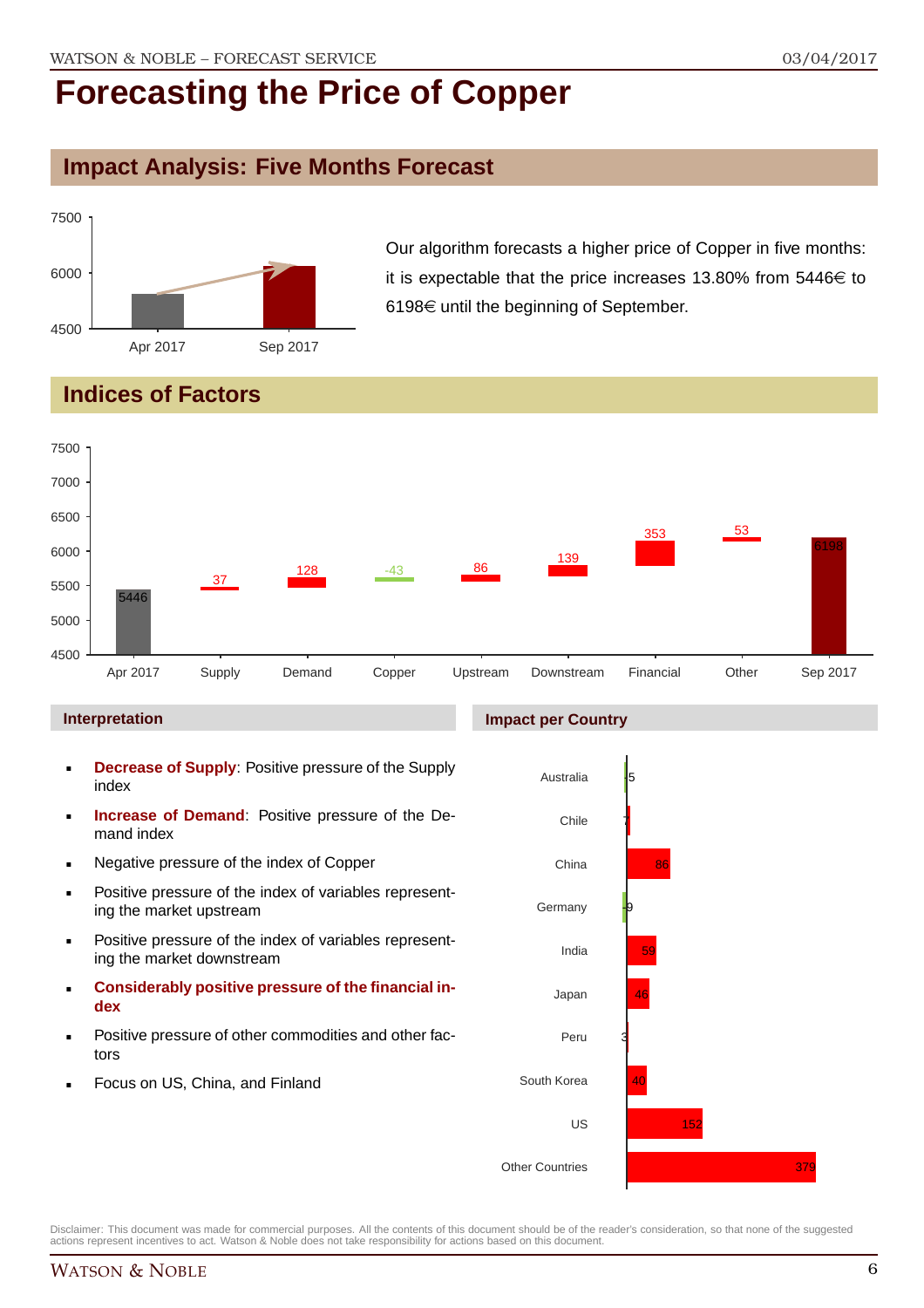### **Impact Analysis: Six Months Forecast**



Our algorithm forecasts a higher price of Copper in six months: it is expectable that the price increases 17.38% from  $5446 \in$  to 6393 $\in$  until the beginning of October.

### **Indices of Factors**



#### **Interpretation**

- **Decrease of Supply**: Positive pressure of the Supply index
- **Considerable increase of Demand**: Positive pressure of the Demand index
- **Considerably negative pressure of the index of Copper**
- Slightly positive pressure of the index of variables representing the market upstream
- Slightly positive pressure of the index of variables representing the market downstream
- **Considerably positive pressure of the financial index**
- Slightly positive pressure of other commodities and other factors
- Focus on Finland, US, and India

![](_page_6_Figure_17.jpeg)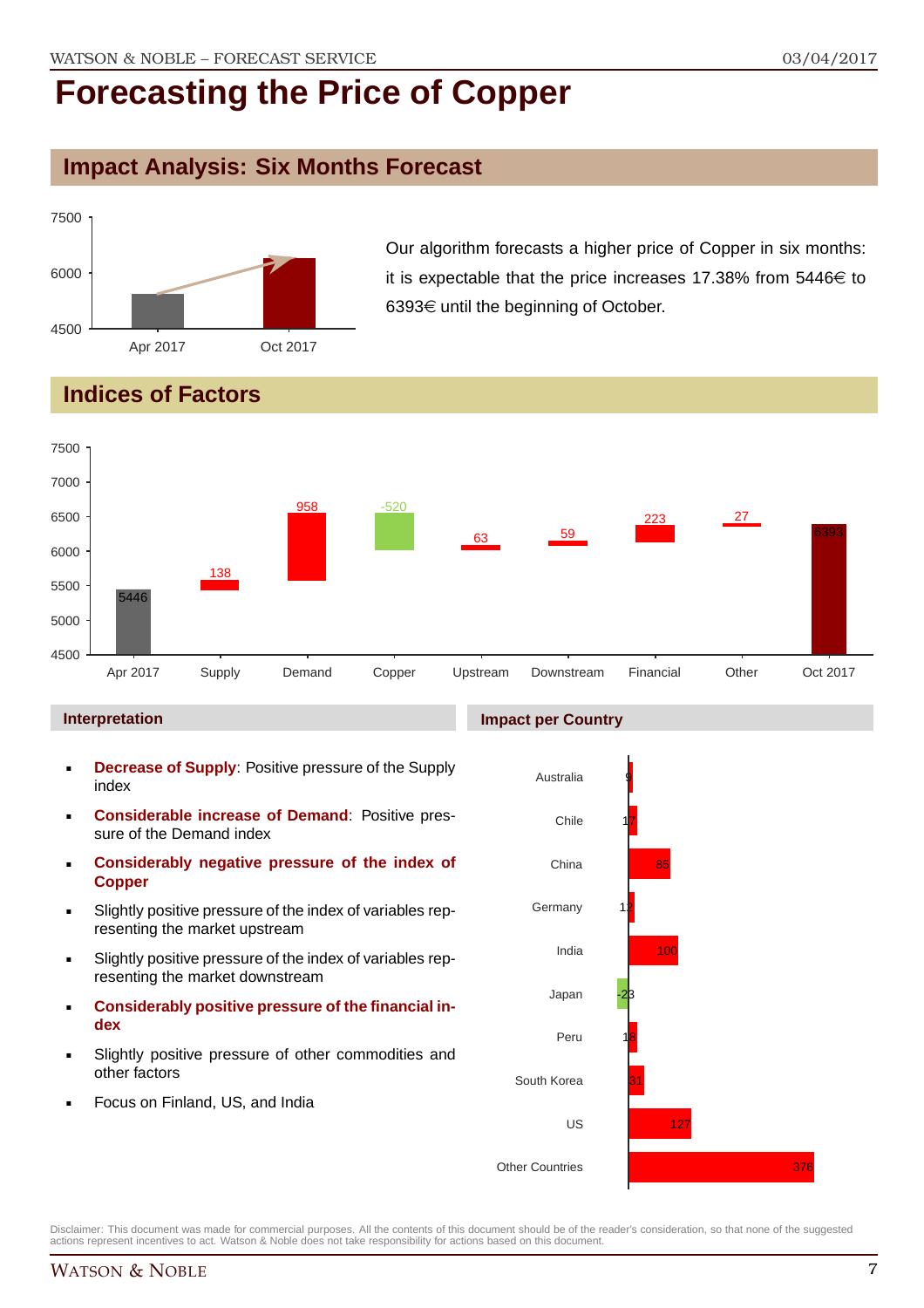### **APPENDIX – Technical Explanation of the Impact Analysis**

In this appendix, we explain the impact analysis of the factors that most contribute for our forecasts.

This Impact Analysis is conducted individually for **each time horizon**, allowing for a distinction between the indices of variables that contribute for our forecasts at short and medium run.

For each time horizon, our analysis has **two components**: first, we present the impact of variables grouped by **indices of factors**; second we present the impact of variables grouped by **indices of countries**.

#### **Indices of Factors**

**Indices of factors** are indices of the weighted contributions of the variables grouped in those factors.

**Supply Index:** composed of macroeconomic variables of the producing and exporting countries. It includes variables such as production, exchange rates, inflation, monetary policy, and wages. For example, an increase in wages implies higher production costs which should (in linear, general, and ceteris paribus terms) generate an incentive to increase prices;

**Demand index**: composed of macroeconomic variables of the consuming and importing countries. It includes variables such as production, exchange rates, inflation, monetary policy, and wages. For example, a decrease in a consumer confidence index should (in linear, general, and ceteris paribus terms) increase savings and decrease demand, leading to lower prices;

**Copper Index**: composed of variables related to Copper. It includes variables such as the price of Copper in different regions of the world and exports, imports, and producer prices of Copper in some countries. For example, an increase in the price of Copper in other region may imply an increase in the price of Copper in Europe due to arbitrage movements;

**Upstream index**: composed of variables related to Coal and Copper Ore. It includes variables such as the price and exports, imports, and producer prices of the inputs in some countries. For example, an increase in the price of Coal should (in linear, general, and ceteris paribus terms) generate an increase in the price of Copper;